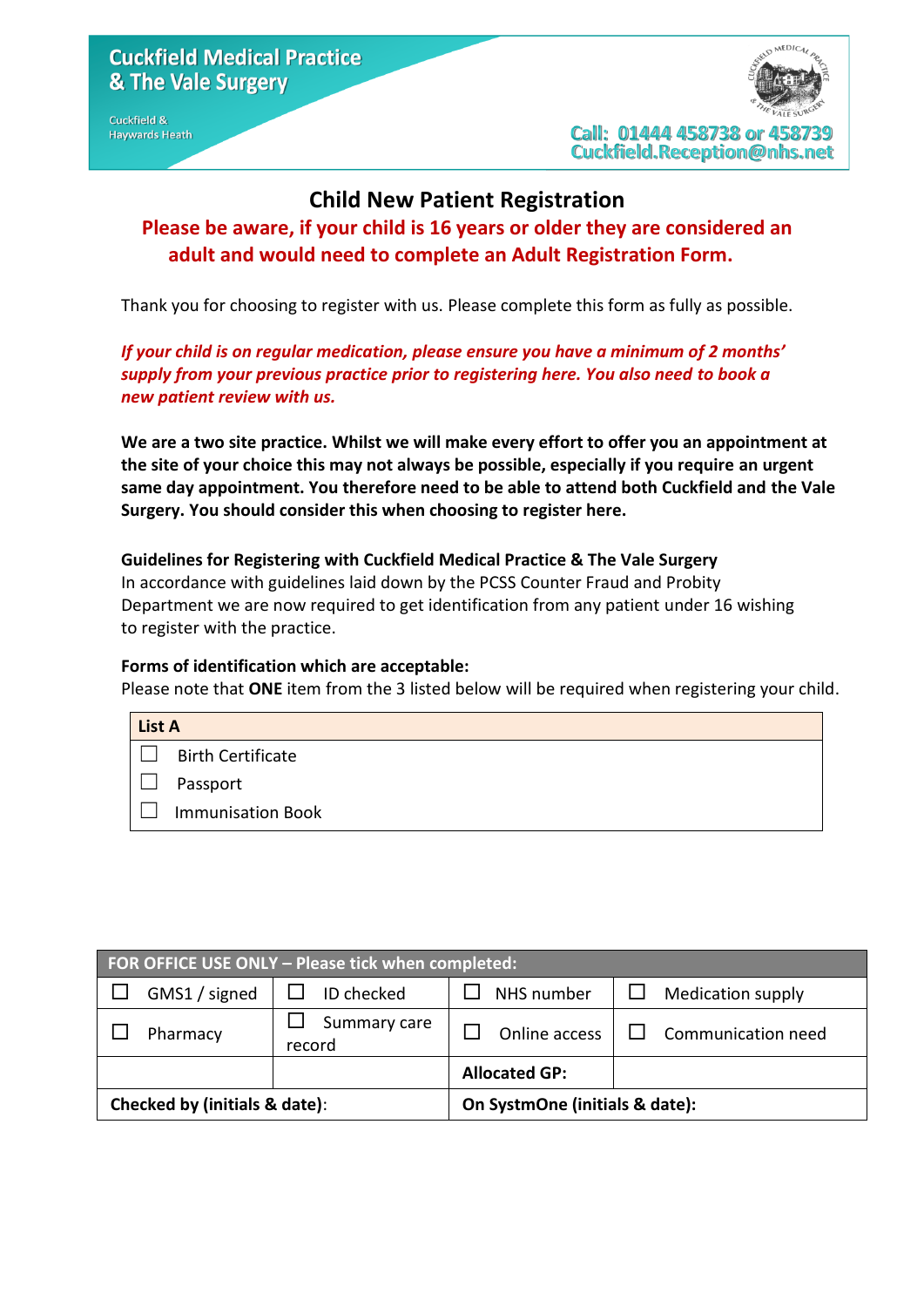Please complete all parts of this form for your child and take to Reception at either surgery along with the ID as detailed in this document.

| <b>Child Title</b>           | <b>Child Surname</b> | <b>Child First Name</b>     |  |
|------------------------------|----------------------|-----------------------------|--|
|                              |                      |                             |  |
| <b>Child Current Address</b> |                      |                             |  |
|                              |                      |                             |  |
|                              |                      |                             |  |
|                              |                      |                             |  |
|                              |                      |                             |  |
| <b>Child Postcode:</b>       |                      | <b>Child Date of Birth:</b> |  |

## **Contact Details**

| <b>Parent Mobile Phone Number</b> | <b>Parent Home Phone Number</b> |  |
|-----------------------------------|---------------------------------|--|
|                                   |                                 |  |
| <b>Parent Email address</b>       |                                 |  |
|                                   |                                 |  |

## **Consent to Leaving Messages and Communicating with you**

In accordance with the Data Protection Act, the Practice requires written consent from any patient who is happy for us to leave a message on their answer phone in the event that we need to contact them. If we do not have written consent, and are unable to leave a message it may be difficult to contact you if we need to do so quickly.

#### **Please tick all the boxes that apply, this consent will commence from the date of registration:**

| I give consent for the Practice to leave voicemail messages about my child on my: |  |  |  |  |
|-----------------------------------------------------------------------------------|--|--|--|--|
| Mobile Phone<br>Home Phone                                                        |  |  |  |  |
|                                                                                   |  |  |  |  |

| I give consent for the Practice to leave a message about any aspect of my child's medical |  |  |
|-------------------------------------------------------------------------------------------|--|--|
| treatment:                                                                                |  |  |
| Relationship to you:<br>With:                                                             |  |  |

| I give consent to receiving the following from the Practice: |                                                   |  |        |
|--------------------------------------------------------------|---------------------------------------------------|--|--------|
|                                                              | SMS (text) appointment confirmation and reminders |  | Emails |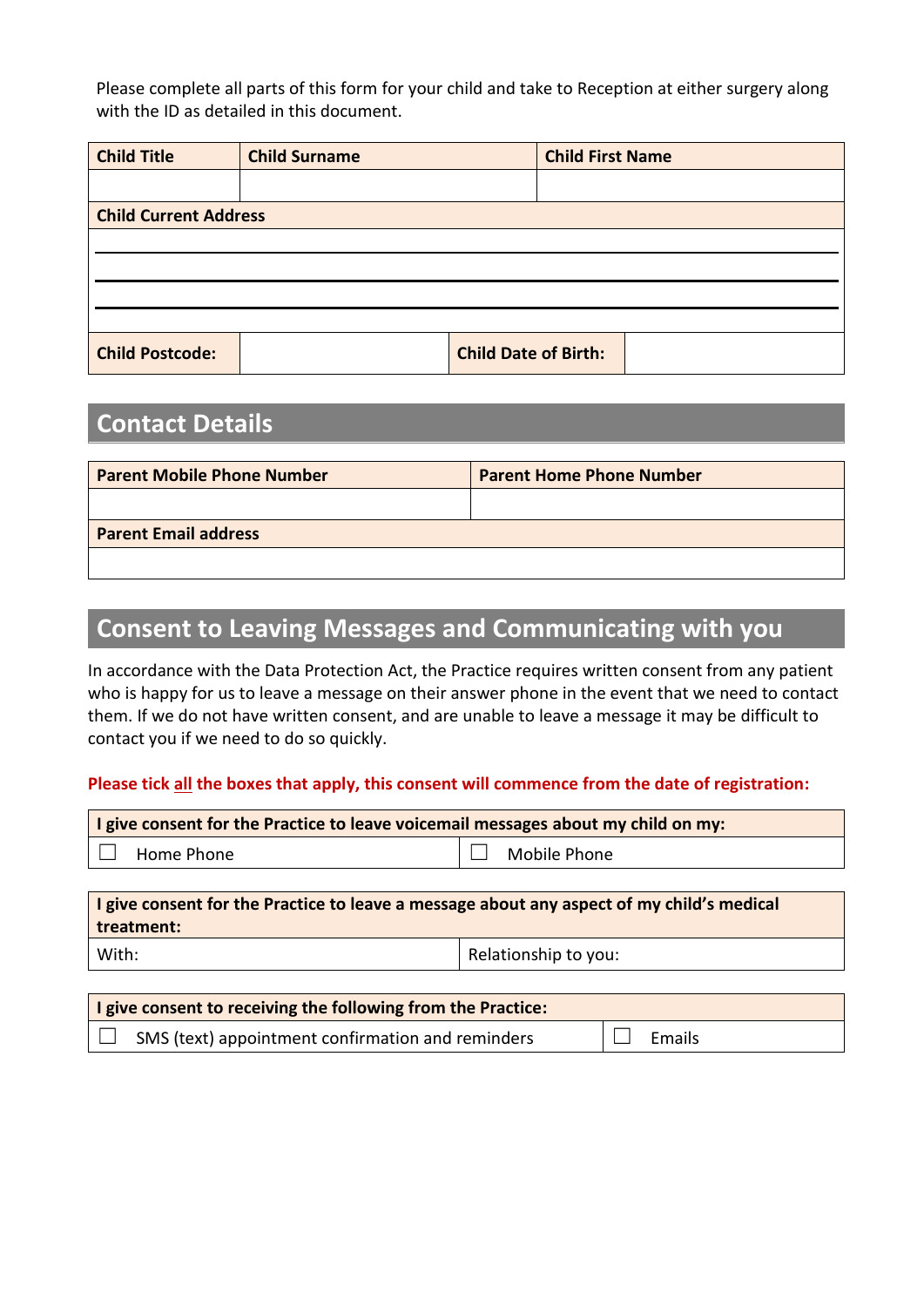| Next of Kin      |                                                     |                       |  |
|------------------|-----------------------------------------------------|-----------------------|--|
| <b>Title</b>     | <b>Surname</b>                                      | <b>First Name</b>     |  |
|                  |                                                     |                       |  |
|                  | <b>Current Address if different from your child</b> |                       |  |
|                  |                                                     |                       |  |
|                  |                                                     |                       |  |
|                  |                                                     |                       |  |
|                  |                                                     |                       |  |
| <b>Postcode:</b> |                                                     | Address same as above |  |

| Relationship to your Child | <b>Next of Kin Home telephone</b> | Next of Kin Mobile phone |
|----------------------------|-----------------------------------|--------------------------|
|                            |                                   |                          |

| Do you live with anyone else registered here as a Patient? If so, whom (please give full names): |
|--------------------------------------------------------------------------------------------------|
|                                                                                                  |
|                                                                                                  |
|                                                                                                  |
|                                                                                                  |

# **Preferred Pharmacy**

Prescriptions are sent electronically. Please indicate your choice of pharmacy by ticking **one** of the boxes below, or please specify an alternative.

| <b>Pharmacies</b>                   |  |  |
|-------------------------------------|--|--|
| Lloyds - Cuckfield                  |  |  |
| Lloyds - Sainsburys                 |  |  |
| Kamsons - Vale                      |  |  |
| Kamsons - Northlands Wood           |  |  |
| Boots - Haywards Heath (South Road) |  |  |
| Other - please specify.             |  |  |

| <b>Allergies</b>                                     |    |  |
|------------------------------------------------------|----|--|
| Does your child have any Allergies or Sensitivities? |    |  |
| Yes                                                  | No |  |
| If yes, please give details                          |    |  |
|                                                      |    |  |
|                                                      |    |  |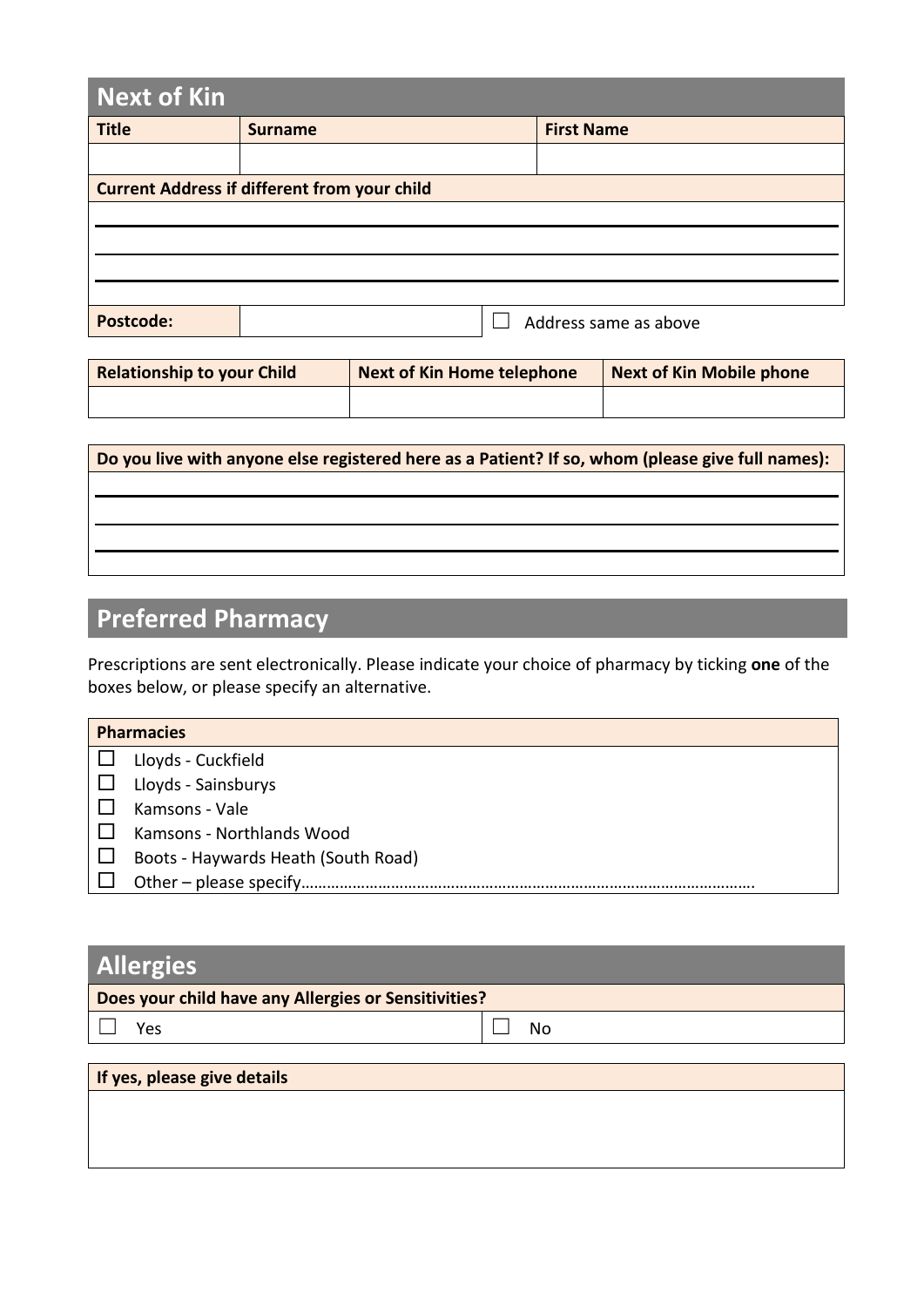## **Immunisations**

If this is your first time registering with the NHS, or your child has had vaccinations abroad, please provide a list of your child's immunisation history

## **Ethnicity**

Information on ethnicity is important because of the need to take into account culture, religion and language in providing appropriate individual care, changing legislation, the importance of providing information on ethnicity for shared care including secondary care and the need to demonstrate non-discrimination and equal outcomes.

**I would describe my child's ethnic origin as:** (Please tick as appropriate)

| <b>Asian or Asian British</b> | <b>Black or Black British</b> | <b>Mixed</b>                 |
|-------------------------------|-------------------------------|------------------------------|
| Bangladeshi                   | African                       | White and Asian              |
| Indian                        | Caribbean                     | White and Black African      |
| Pakistan                      | Any other Black background    | White and Black Caribbean    |
| Any other Asian background    |                               | Any other mixed background   |
|                               |                               |                              |
| <b>Other Ethnic Group</b>     | White                         | <b>Non-disclosure</b>        |
| Chinese                       | <b>British</b>                | I do not wish to disclose my |
| Any other ethnic group        | Irish                         | ethnic origin                |
|                               | Any other White background    |                              |

**Language(s) Spoken** 

**Do you need an interpreter? Do you have a communication need?** 

**Do you need an interpreter - Yes / No**

**Do you have a communication need – Yes/No**

**If yes to either question, please specify.**